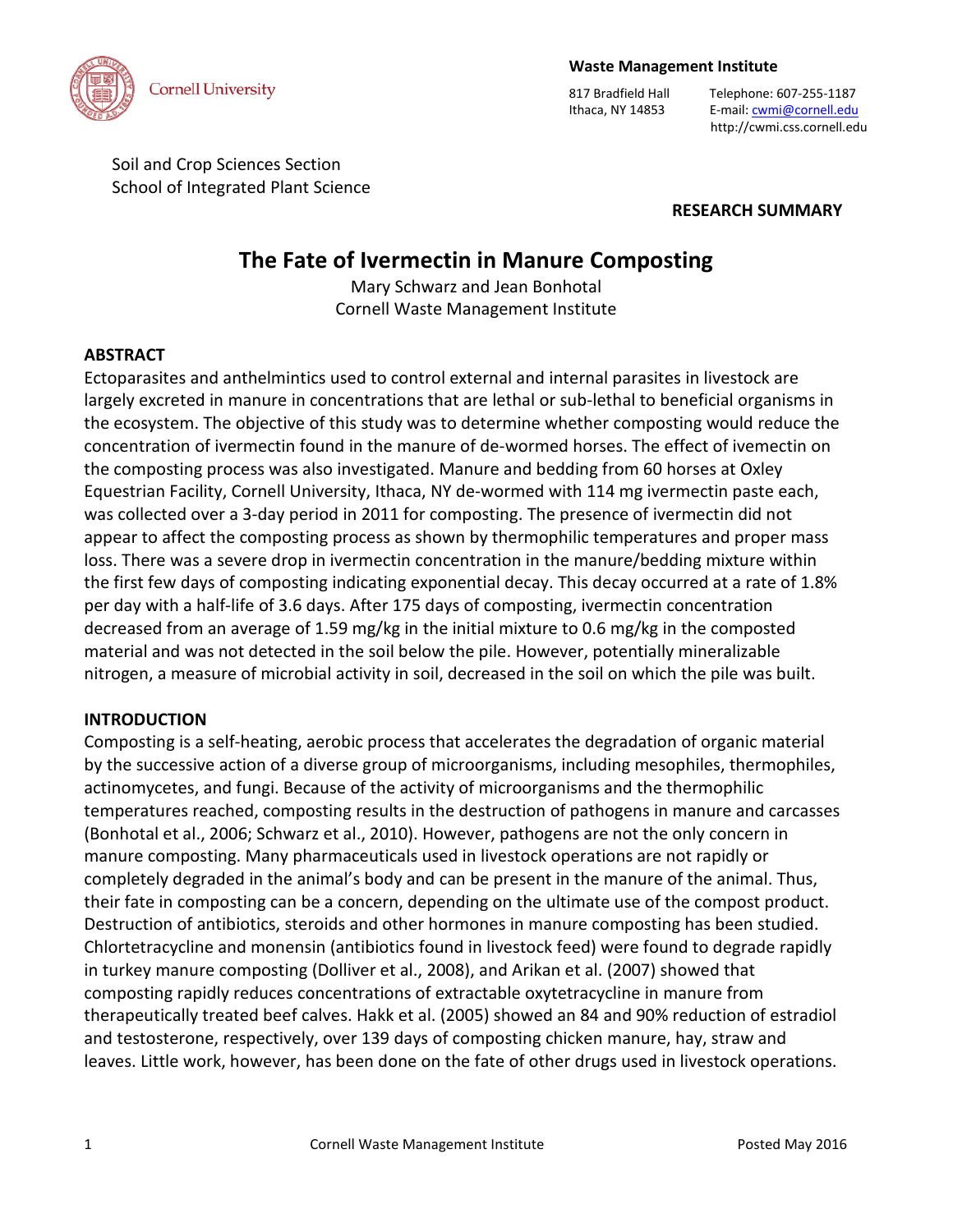Ectoparasites and anthelmintics are chemical formulations used to control external and internal parasites such as ticks, flies, lice and worms. The compound most commonly used is ivermectin (a macrocyclic lactone) which is highly lipophilic, and following administration is stored in animal fat tissue from where it is slowly released, metabolized and excreted, primarily in the feces (Khan et al., 2007). Because there was no apparent degradation of ivermectin over a 45 day period in fecal patties left in the environment, concern has been raised that the use of anti-parasitic agents in livestock may adversely affect harmless or beneficial organisms which breed in or feed on dung. In addition, ivermectins are known to kill adult insects and larval stages directly, as well as to exert sub-lethal effects on growth, molting, metamorphosis and reproduction (McKellar 1997). According to Lumaret & Errouissi (2002) the fecal concentration of ivermectin found in horse droppings was all above concentrations that are lethal or sub-lethal to many dung breeding invertebrates of benefit to the ecosystem. In horses, oral administration of ivermectin showed that it remained above the detectable level in manure for 40 days (Perez et al., 2001; Lumaret & Errouissi 2002). However, macrocyclic lactones are susceptible to aerobic biodegradation in soils under suitable conditions (Khan et al., 2007) thus would be expected to do the same in the composting process. The purpose of this study was to determine the fate of ivermectin concentration in composting manure.

## **MATERIALS AND METHODS**

## *Treatment and Composting*

Sixty horses at Oxley Equestrian Facility, Cornell University, Ithaca, NY were dewormed with Durvet Ivermectin Paste 1.87% on 12 September 2011. Each syringe contained sufficient paste to treat one 586 kg horse at the recommended dose rate of 200 µg ivermectin per kg body weight. Each of the 60 horses was dosed with a full syringe containing 114 mg ivermectin. Maximum concentration of ivermectin in horse manure after oral dosing at 0.2 mg/kg body weight is expected to be reached approximately 2.5 days post administration (Perez et al., 2001) reaching 90% of the total drug excreted in the feces at 4 days post-treatment (Lumaret and Errouissi 2002). Based on these figures, it was decided that manure and bedding would be collected to build the compost pile beginning 24 hours after deworming continuing through 96 hours post-deworming, building the pile with 3 full days of manure and bedding.

On 12 September 2011 (day -4), stalls containing manure and sawdust bedding were cleaned out and piled on the manure pad. The pile was then sampled to obtain ivermectin concentration preworming (control) by taking grab samples from ten locations around the pile at varying depths to insure that the sample was representative of all 60 horses. Grab samples were thoroughly mixed in a bucket, sub-sampled and place on ice. Oxley Equestrian Facility staff dewormed all 60 horses as described previously. The following day stalls were cleaned and the manure pile was sampled (day - 3). An additional grab sample of manure only was taken from the stall of one horse to quantify the concentration of ivermectin excreted day 1 post-deworming. The manure pad was cleaned off and all manure and bedding was removed for disposal. Over the next three mornings manure and bedding remained on the manure pad to accumulate stall cleanings. The pile was sampled as previously described on day -2 and day -1.

On 16 September 2011, 7500 kg of manure and bedding (days 2, 3 and 4 post-deworming) were transported to the compost site. Soil was sampled in triplicate where the pile would be built for potential mineralizable nitrogen and ivermectin concentration using the soil sampling procedure recommended by Cornell University's Soil Health Laboratory. The location for the windrow was on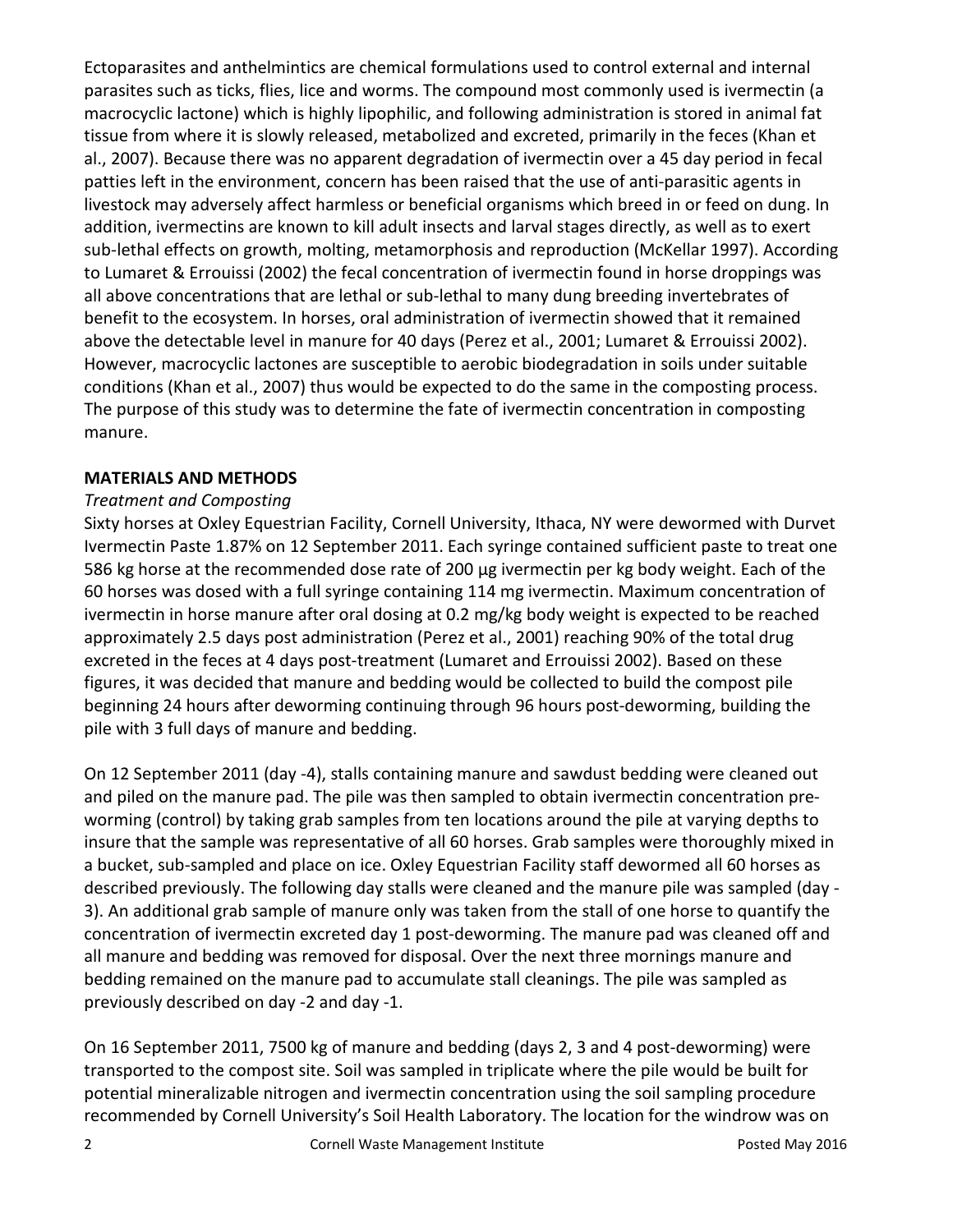grassy soil where composting had not occurred previously. Manure and bedding were unloaded from the truck to form a windrow in a north/south direction. Dimensions were approximately 3.7 m wide by 6 m long by 1.4 m high (31 m3). A submersible stainless steel micro data logger was set to record pile temperatures beginning at 11:30 am and reading every 4 hours was put into a hole dug in the top of the pile. Temperatures were taken at six spots around the bottom of the pile (on the East and West sides approximately 0.5 m off the ground by inserting a 1-meter compost thermometer into the pile parallel to the ground and at six spots around the top of the pile (approximately 0.3 m from the top of the pile) by inserting the probe into the pile at a 45 degree angle to the side of the pile (figure 1). Additional temperatures were taken via the compost thermometer on days 3, 4, 5, 6, 7, 24, 55, 84, 115, 145, 175, 181 and 182.



Triplicate samples of mixed compost occurred on days 0, 3, 4, 5, 6, 12, 24, 55, 115 and 175. Grab samples were taken from 8 spots in the compost pile at approximately the same points where temperatures were taken, alternating between the top and bottom of the windrow, mixed thoroughly in a bucket then split into three subsamples. The compost pile was turned on days 12, 40, 59, 80 and 98. On day 180, the pile was turned into a different spot and reformed. On day 182, triplicate soil samples were taken from where the pile had been built.

## *Laboratory Analysis - Ivermectin*

All samples (manure, manure/bedding, compost and soil) were collected in plastic bags, sealed and frozen until shipped to the laboratory. Analysis of ivermectin in compost was performed at the University of Pennsylvania's School of Veterinary Medicine's PADLS New Bolton Center Toxicology Laboratory. The analysis was performed on an API 4000 LC/MS/MS (AB Sciex, Foster City, CA) equipped with Prominence LC (Shimadzu). Compost used as a blank control was obtained from a local farm in Kennett Square, PA. All the reagents used were of analytical grade and water for sample preparation and mobile phase was  $\geq 18$  mohms (EMD Millipore, Billerica, MA).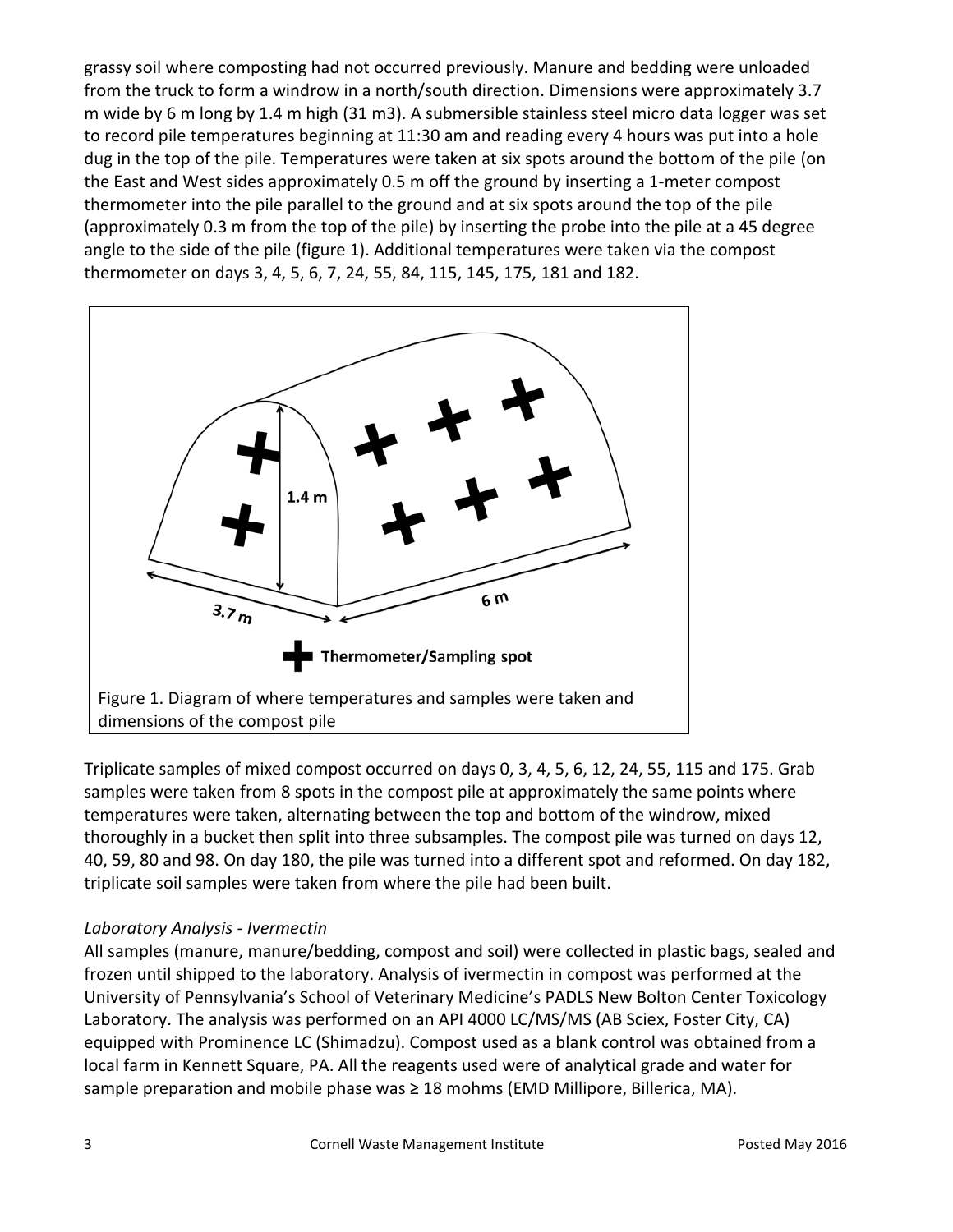A 5 g portion of compost or soil sample was vortexed for 10 seconds with 0.2 g of sodium chloride and 20 ml methanol. The mixture was sonicated for 20 minutes, shaken for 1 hour on a platform shaker and centrifuged for 8 minutes at 1500 rpm. The supernatant was transferred to a clean tube and the residue was re-extracted with an additional 20 ml methanol by vortexing for 15 seconds. The extracts were combined and a 1 ml portion was transferred to a tube containing 0.05 g PSA (primary, secondary amine bonded silica) sorbent. The tube was vortexed for 15 seconds, kept for 10 minutes followed by centrifugation at 13,000 rpm for 8 minutes. The supernatant was transferred to an autosampler vial for analysis. Any samples with concentrations higher than the spiked range were diluted with 50/50 acetonitrile/water and reanalyzed.

The samples were analyzed for ivermectin using API 4000 LC/MS/MS equipped with Allure C18 column, 5 µm, 50 mm x 4.6 mm (Restek, Bellefonte, PA). Mobile phase consisted of 5 mM ammonium acetate with 0.1% formic acid and acetonitrile in a gradient run at a flow rate of 0.4 ml/minute with initial conditions of 70% acetonitrile for the first 4 minutes, followed by an increase to 98% acetonitrile in the next 6 minutes, then returned to 70% acetonitrile to equilibrate for the next 5 minutes. The mass transition of 892.7/569.3 using collision energy of 22 V was monitored. The following ion source parameters were used: Temperature 450oC, Curtain Gas 10 psi, Gas1 30 psi, Gas2, 30 psi, CAD Gas 7 (positive), and IS voltage 5500 V. Ivermectin eluted at 9.8 minutes. Blank compost was spiked at 0, 0.1, 0.5, 1, 2.5 and 5 mg/kg to generate a quantitation curve (r=0.9995). The method detection limit of ivermectin was established at 0.1 mg/kg.

## *Laboratory Analysis – Potentially Mineralizable Nitrogen*

Soil samples were sent to the Cornell Soil Health lab at Cornell University, Ithaca, NY for analysis of potentially mineralizable nitrogen (PMN). PMN is an indicator of the capacity of the soil microbial community to convert (mineralize) nitrogen tied up in complex organic residues into the plant available form of ammonium. Soil samples are incubated for 7 days and the amount of ammonium produced in that period reflects the capacity for nitrogen mineralization.

The mixed composite bulk soil sample was sieved and two 9 g soil samples were removed and placed into 50 ml centrifuge tubes. Forty ml of 2.0 M KCl was added to one of the tubes, shaken on a mechanical shaker for 1 hour, centrifuged for 10 minutes, and then 20 ml of the supernatant was collected and analyzed for ammonium concentration ("time 0" measurement). Ten ml of distilled water was added to the second tube, hand shaken and incubated for 7 days at 30oC. After the 7 day anaerobic incubation, 30 ml of 2.67 M KCl was added to the second tube, shaken on a mechanical shaker for 1 hour, centrifuged for 10 minutes and 20 ml supernatant collected and analyzed for ammonium concentration ("time 7 days" measurement). The difference between the "time 0" and "time 7 days" is the rate at which the soil microbes are able to mineralize organic nitrogen in the soil sample. Results are reported in units of micrograms nitrogen mineralized per gram dry weight of soil per week.

## *Statistical Analysis*

Exponential decay of the concentration of ivermectin in the compost pile was conducted using nonlinear regression with  $\alpha$  = 0.05 (JMP Pro 10.0.0 software, SAS Institute Inc., Cary, NC, 2012).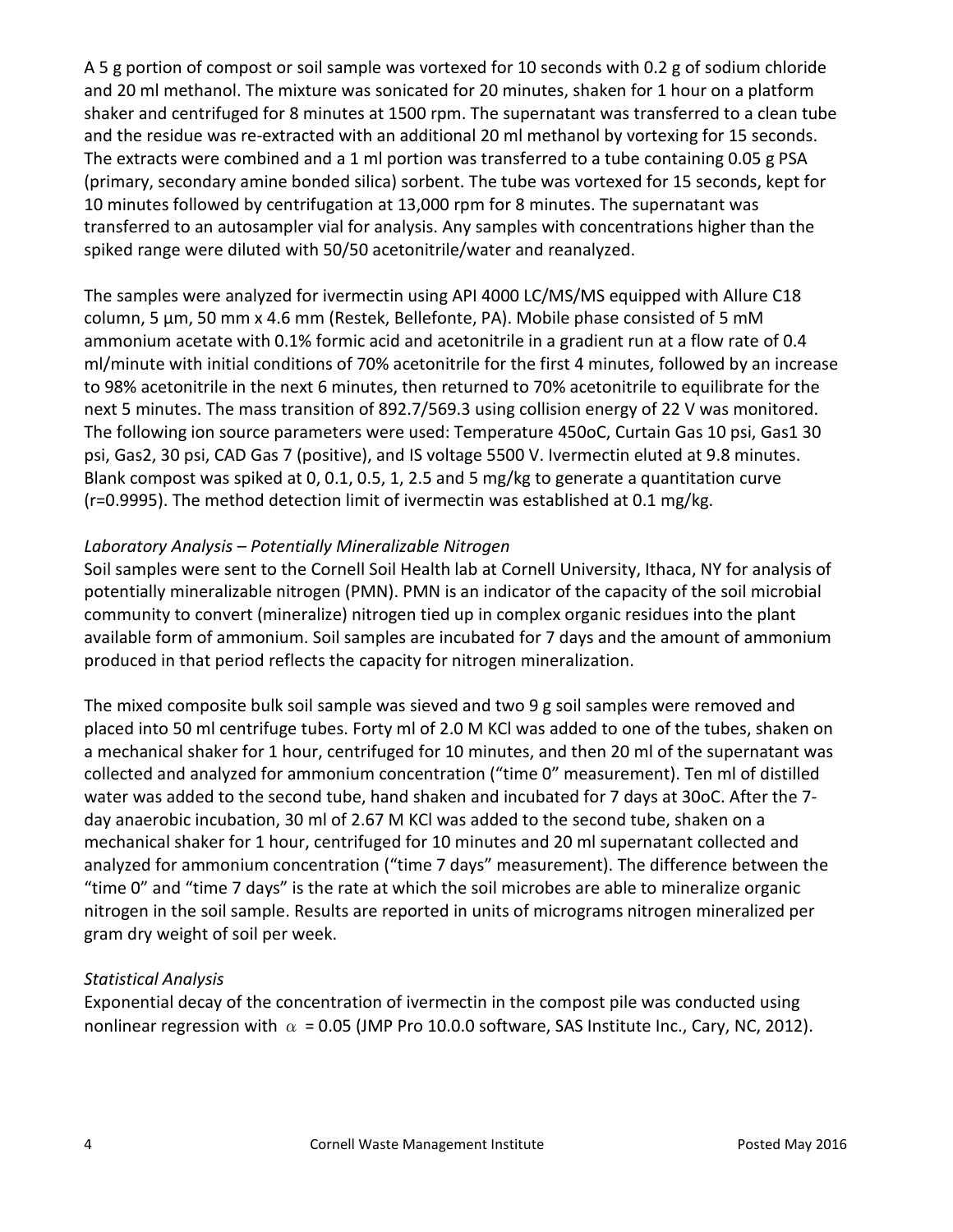#### **RESULTS AND DISCUSSION**

Thermophilic temperatures ( $>40^{\circ}$ C) were reached in the compost pile at the first temperature recording (figure 2). They remained in the thermophilic range for 118 days before declining to mesophilic temperatures and remaining there through day 182 when the soil samples were taken. The pile had been turned into a new spot on day 180 and temperatures rose to thermophilic 15 days later for about 10 days. As the temperature did not rise again, the hot phase of composting was deemed to be finished. On day 180, when the pile was re-formed into a new spot, the new pile measured 2.4 m wide by 2.4 m long by 1.2 m high. Based on the dimensions of the pile when built there was a volume loss of approximately 64% between day 0 and day 180. Temperature and mass loss are parameters that indicate the process of composting is working properly. A compost pile that is working properly will heat up in a matter of days and hold that heat for several weeks to months. As microbes in the pile digest the feedstock, the mass of the pile will decrease. Based on temperatures reached and loss of volume, it was concluded that the presence of ivermectin in the manure had no detrimental effect on the composting process.

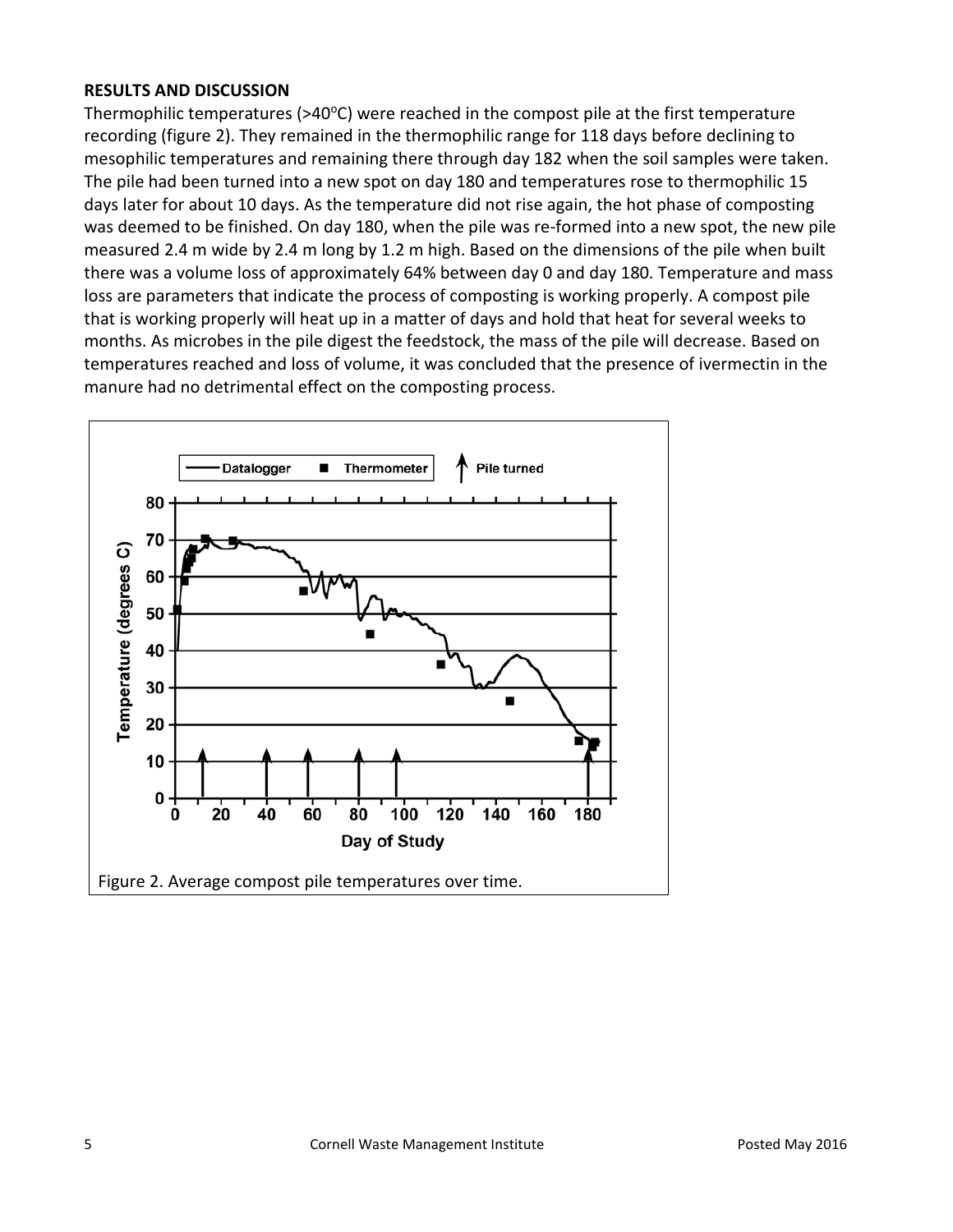Table 1 shows concentration of ivermectin in manure mixed with bedding, compost and soil over the study period. The value for "day" is relative to pile building, making day -4 the day that the horses were dewormed. Ivermectin concentration in manure and in manure and bedding prior to deworming was non-detectable. Ivermectin concentration in the manure and bedding appeared to peak at day -2 (2 days post deworming) as expected.

| Date        | Day of study (relative<br>to pile building) | Mean Ivermectin<br>concentration (mg/kg) | Standard<br>deviations |
|-------------|---------------------------------------------|------------------------------------------|------------------------|
| 12 Sep 2011 | -4                                          | non-detect                               |                        |
| 13 Sep 2011 | $-3$                                        | 1.85                                     | 0.252                  |
| 14 Sep 2011 | $-2$                                        | 2.35                                     | 0.852                  |
| 15 Sep 2011 | $-1$                                        | 0.56                                     | 0.079                  |
| 16 Sep 2011 | 0                                           | 0.38                                     | 0.144                  |
| 19 Sep 2011 | 3                                           | 0.76                                     | 0.068                  |
| 20 Sep 2011 | 4                                           | 0.55                                     | 0.273                  |
| 21 Sep 2011 | 5                                           | 0.56                                     | 0.276                  |
| 22 Sep 2011 | 6                                           | 0.38                                     | 0.089                  |
| 28 Sep 2011 | 12                                          | 0.70                                     | 0.273                  |
| 10 Oct 2011 | 24                                          | 0.26                                     | 0.061                  |
| 10 Nov 2011 | 55                                          | 0.19                                     | 0.100                  |
| 9 Jan 2012  | 115                                         | 0.10                                     | 0.031                  |
| 9 Mar 2012  | 175                                         | 0.06                                     | 0.008                  |

Table 1: Mean ivermectin concentration from triplicate samples of manure plus bedding and compost (mg/kg)

Rate of decay of ivermectin during composting was determined using the average concentration (1.59 mg/kg) in manure and bedding prior to composting (days -3 to -1) and the concentration of ivermectin in compost (days 0 through 175) with JMP's nonlinear fit model (figure 3). Exponential decay of ivermectin during composting occurred at a rate of 1.8% per day with a half-life of 3.6 days (p<0.0001, r2=0.42). Halley, et al. (1989) studied ivermectin degradation rates in feces/soil mixtures and found that when stored indoors at room temperature, ivermectin degraded slowly with half-lives between 93 and 240 days. It was also slow when exposed to outdoor, winter weather. In contrast, when exposed to the summer weather, ivermectin in soil and feces/soil mixtures degraded rapidly, with half lives of 1 to 2 weeks.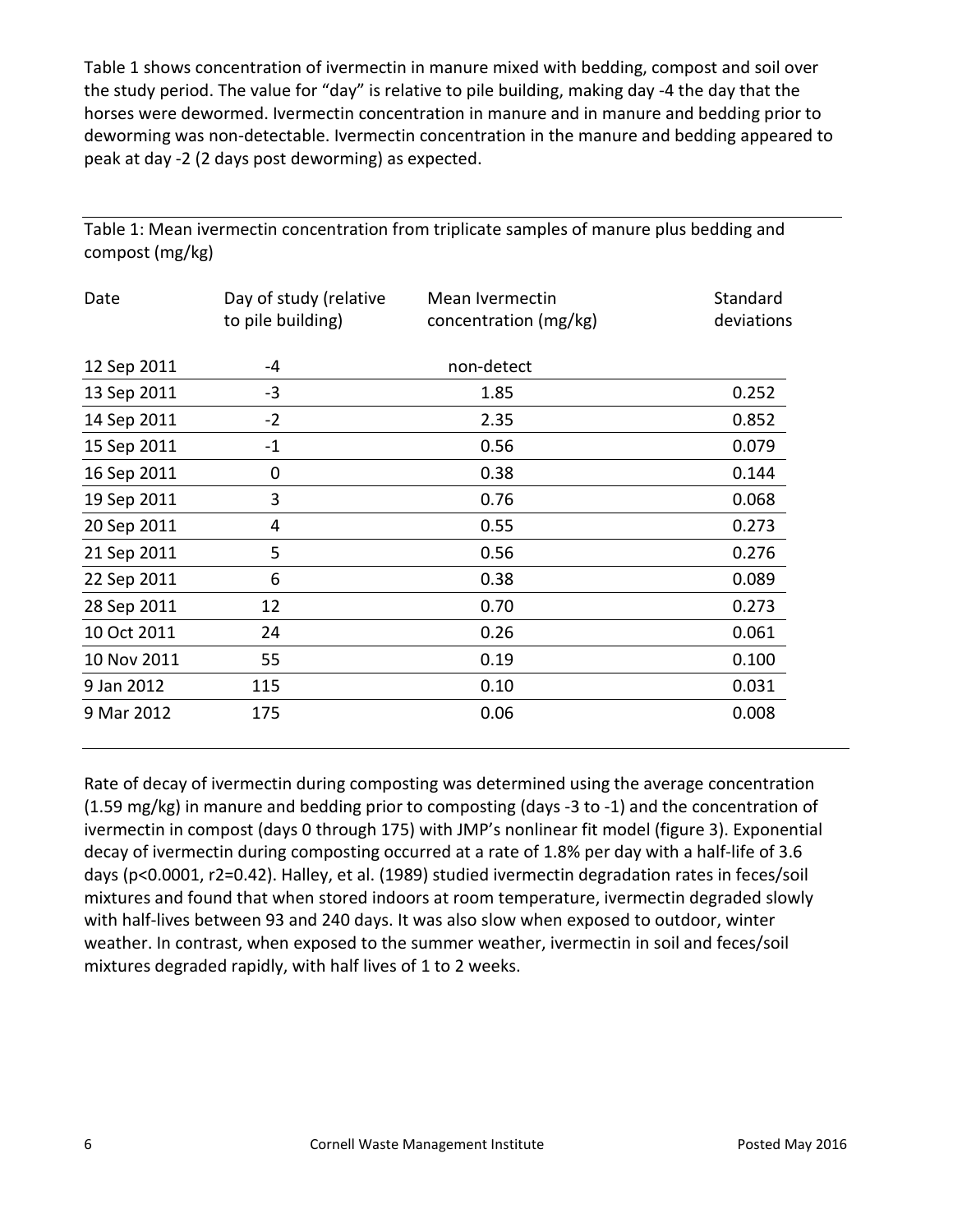

Soil samples were taken prior to building the compost pile to determine PMN, a measure of soil biological activity that indicates the extent of microbial populations, and then again on day 182 in order to see if the soil microbes were affected by composting the manure and bedding. The Cornell Soil Health Lab uses scoring function to aid in interpreting soil health. A scoring function is a curve that assigns specific scores between 0 and 100 to the values measured. A score of 100 is the best (highest) while a score of 0 is the worst (poorest). Figure 4 shows the scoring function for PMN. Zero to 30 corresponds to deficiency of an indicator, implying that it will constrain soil use, greater than 30 to less than 70 corresponds to the intermediate region of the indicator, and 70 to 100 denotes that the indicator value is at an optimal level. Prior to building the pile, average PMN in the soil was 32.7  $\mu$ g nitrogen/g soil (dry weight)/week (scoring function of 100), indicating that there was high microbial activity in the soil prior to building the compost pile. At day 182, after the pile was moved, average PMN in the soil decreased to 7.8, indicating very low microbial activity (scoring function of between 10 and 20 depending on the type of soil). There could be several reasons for this. Lack of oxygen and/or soil compaction from the pile above or organic acids leaching from the pile above could have reached toxic levels. The heat of composting could have killed off the microorganisms that thrive at cooler temperatures in the soil, the soil micro-organisms directly under the compost pile could have moved into the pile, or ivermectin from the pile could have leached into the soil and affected microbial activity. When any composting pile is removed from an area of natural ground, that plot of soil typically remains barren for weeks. A compost pile temporarily reduces the biological productivity of the soil beneath it. In addition, as no ivermectin was detected in the soil under the compost pile after the pile was moved, ivermectin was most likely not the reason for decreased PMN.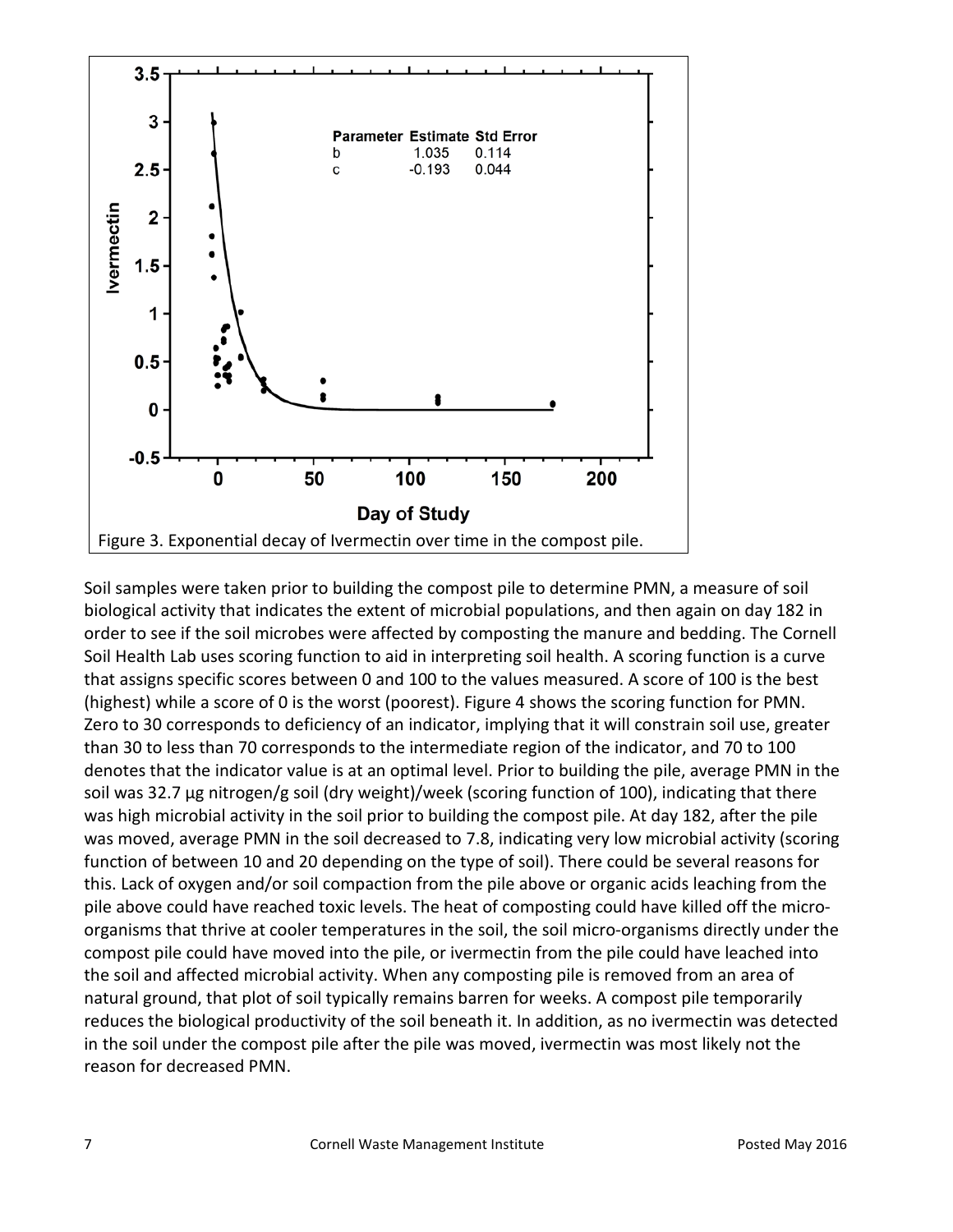

Composting manure and bedding from animals that have been de-wormed with ivermectin decreases the concentration of ivermectin such that the resulting compost product can be used without harm or negative effect to beneficial insects in the environment. As ivermectin has been found to persist in manure for 45 days or more, composting is a good management technique to use for manure after de-worming, or if animals are continually de-wormed. In addition, as the ivermectin concentration decreased almost entirely in the first 24 days of composting, subjecting manure and bedding from de-wormed animals to a thermophilic phase through piling would allow horse owners to field-spread the manure prior to finishing composting.